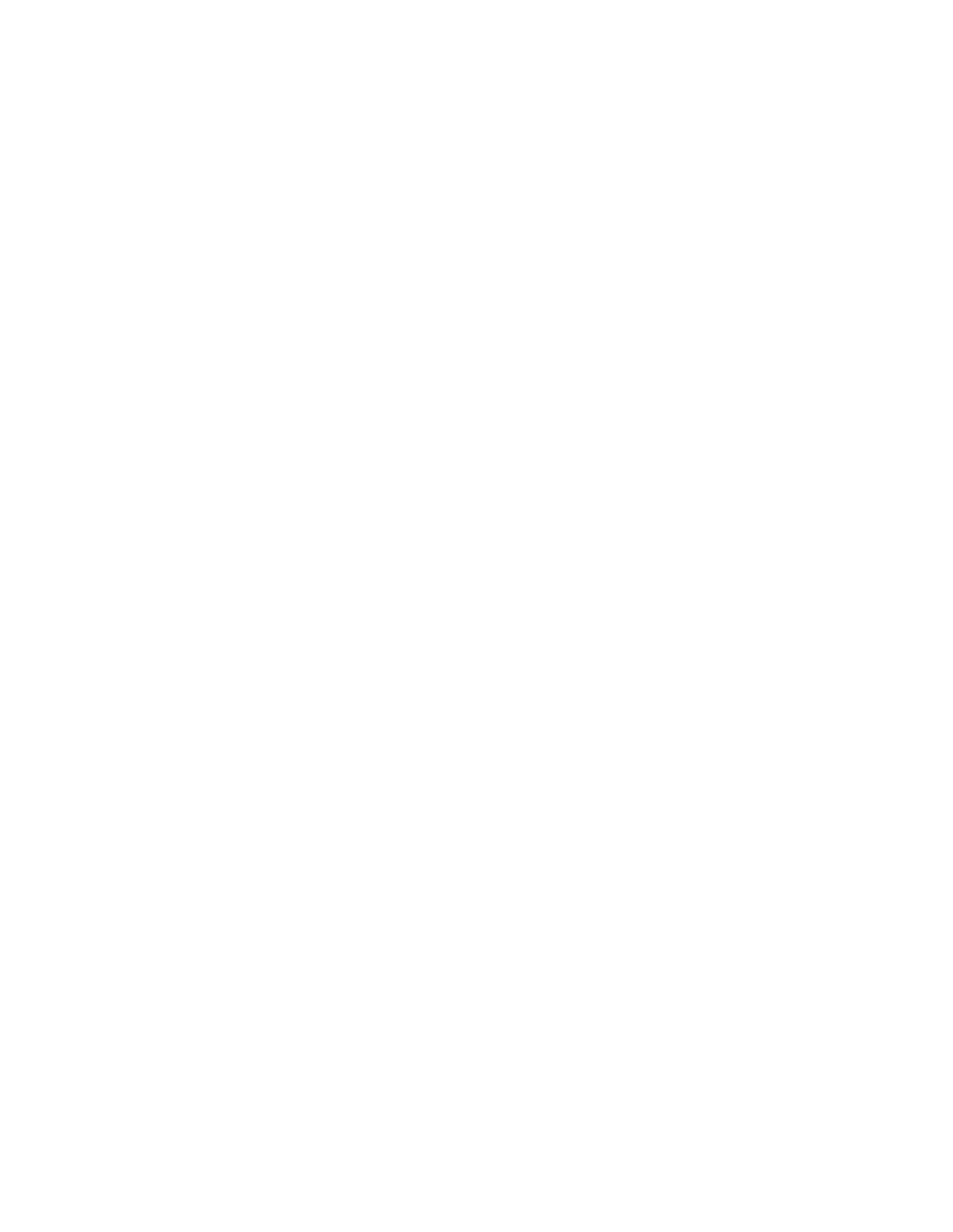# GaeaSynergy Network Manager

Version 4

**User Guide**

*GaeaSynergy is an application suite for mapping and resource/contaminant evaluation of ore, oil sands, oil and gas, soil and rock properties, and contaminants. The application is ideal for the environmental, geotechnical, mining, oil sands, and petroleum industries.*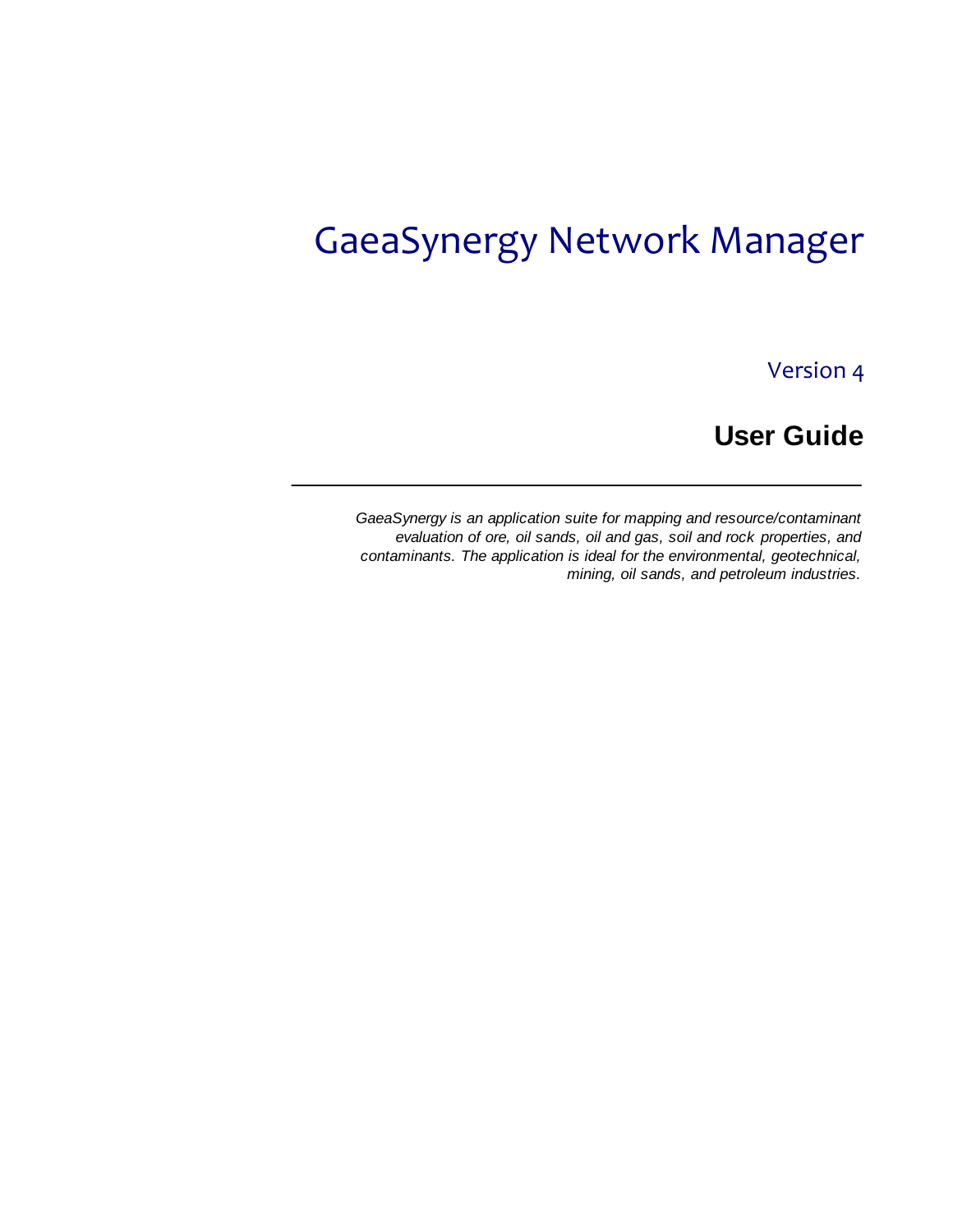#### **GAEA Technologies Ltd,**

*221 Laurel St. Cambridge, Ontario Canada N3H 3Y6*

*Tel: (613) 900-1950*

*Email: sales@gaeatech.com support@gaeatech.com*

**www.gaeatech.com**

## GaeaSynergy Network Manager Version 4

#### **© 2021 GAEA Technologies Ltd.**

All rights reserved. No parts of this work may be reproduced in any form or by any means - graphic, electronic, or mechanical, including photocopying, recording, taping, or information storage and retrieval systems - without the written permission of GAEATechnologies.

Products that are referred to in this document may be either trademarks and/or registered trademarks of the respective owners. GAEATechnologies makes no claim to these trademarks.

While every precaution has been taken in the preparation of this document, GAEATechnologies assumes no responsibility for errors or omissions, or for damages resulting from the use of information contained in this document or from the use of programs that may accompany it. In no event shall GAEATechnologies be liable for any loss of profit or any other commercial damage caused or alleged to have been caused directly or indirectly by this document.

Printed: December 2021 in Canada.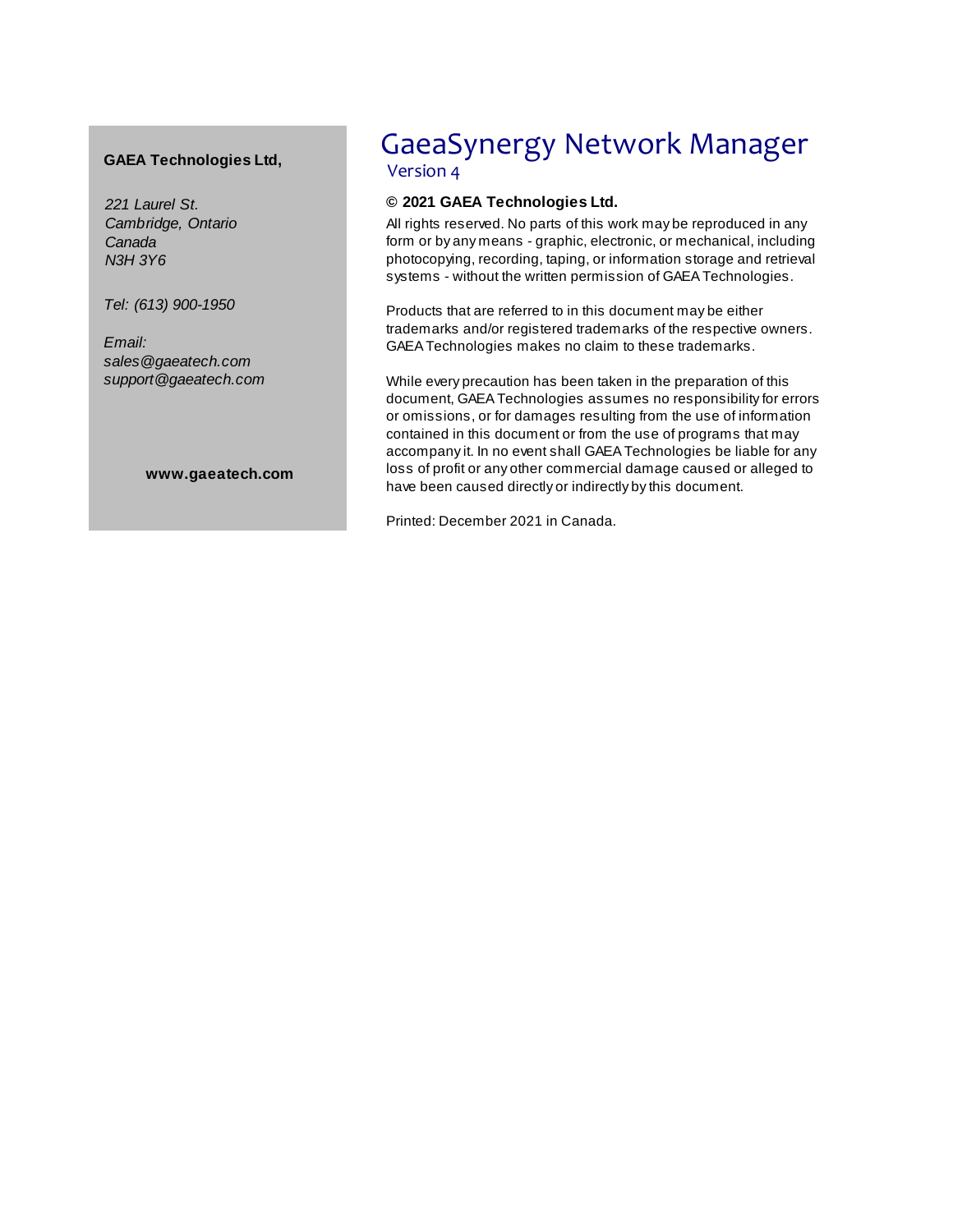$5\overline{)}$ 

 $6\phantom{1}$ 

# **Table of Contents**

## **Network Data Management**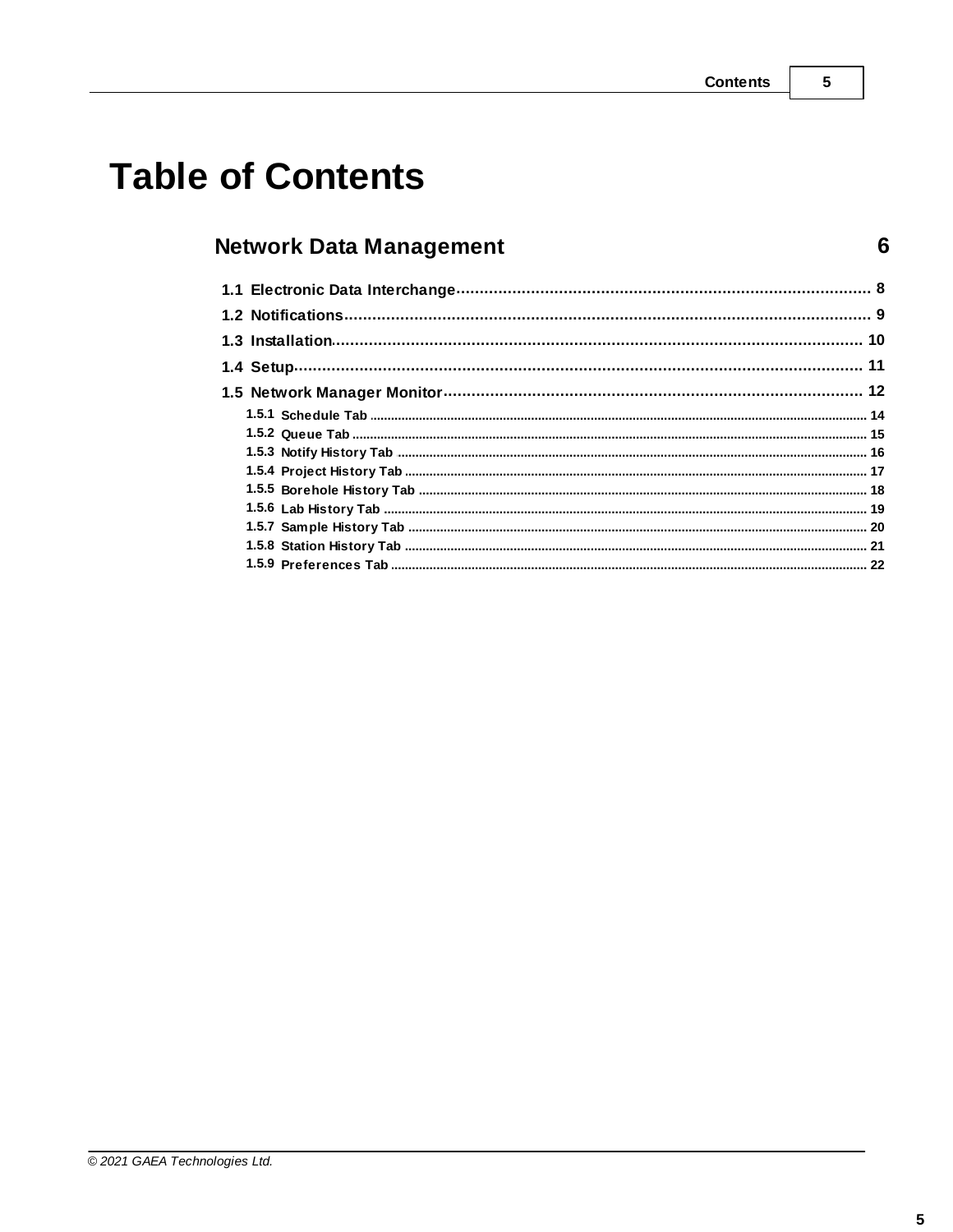# <span id="page-5-0"></span>Network Manager

**User Guide**

# Network Data Management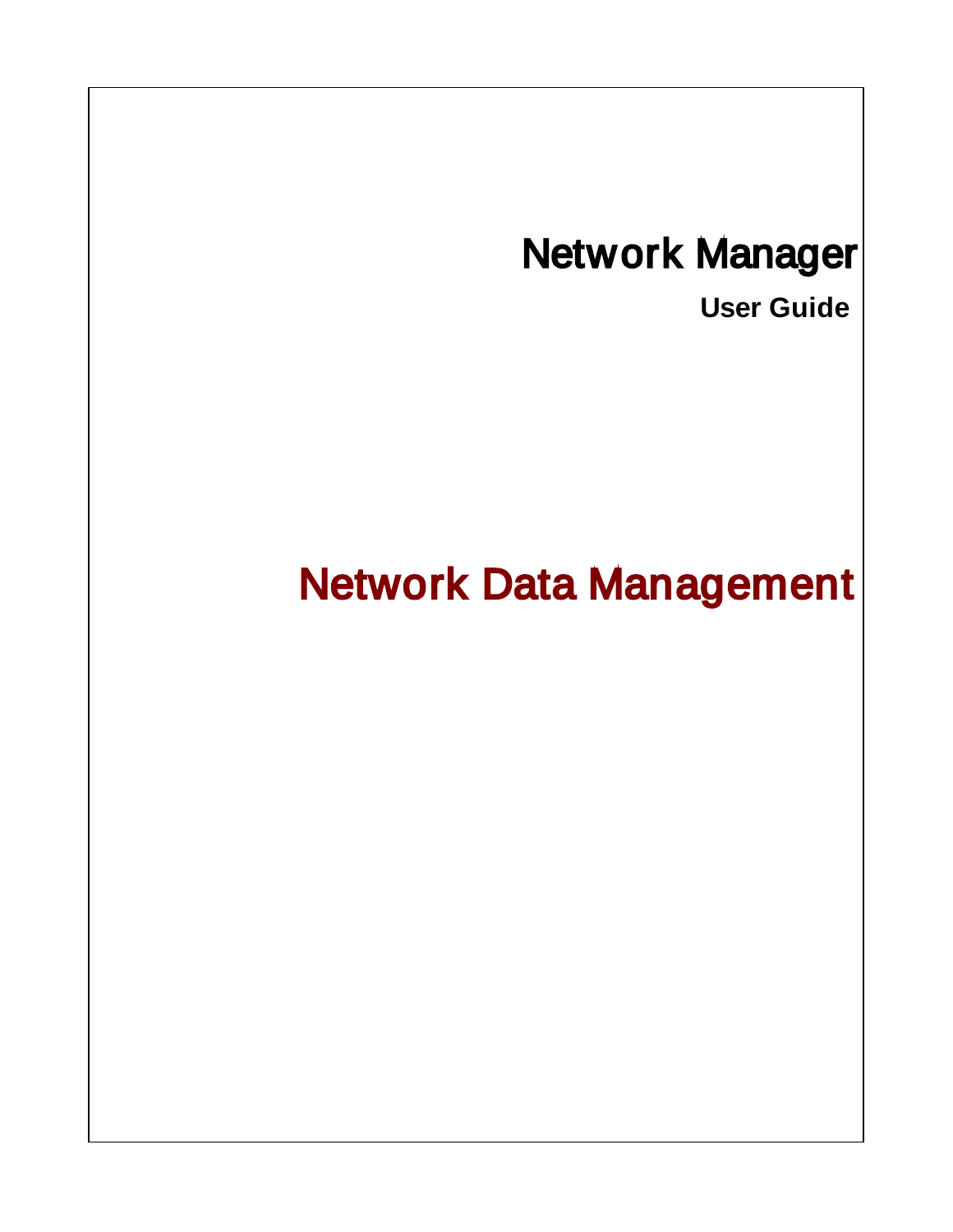## **Network Data Management**

The network version of GaeaSynergy includes the GaeaSynergy 4 Data Manager service and process. GaeaSynergy 4 Data Manager runs as a background service and provides the electronic data interchange (EDI) and notification capabilities for GaeaSynergy. The GaeaSynergy 4 Data Monitor process is used to control and monitor the service.

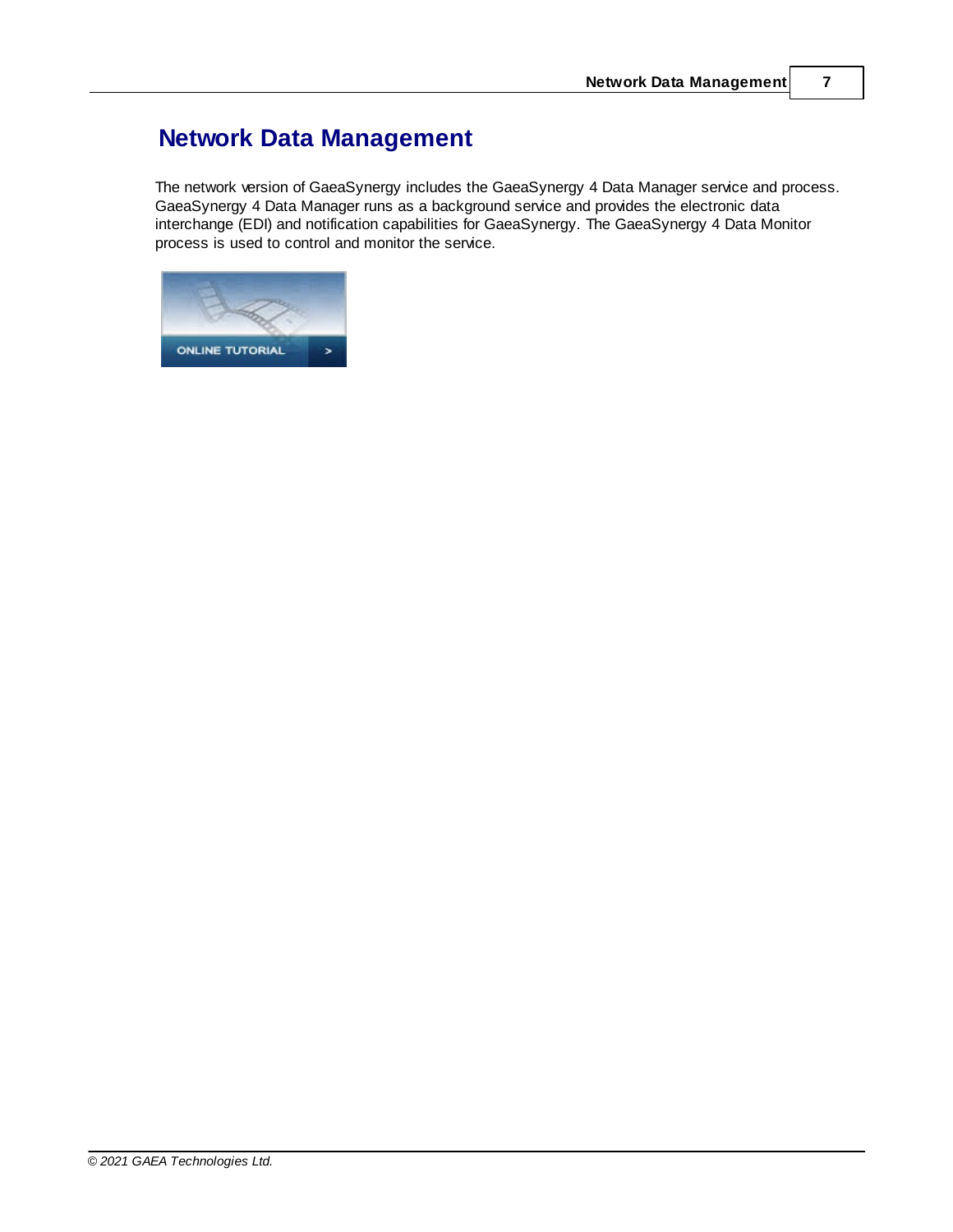## <span id="page-7-0"></span>**1.1 Electronic Data Interchange**

Electronic Data Interchange (EDI) files are used to exchange data between the GaeaSynergy, WinLoG RT, EDMS Field, and EDMS Lab. To use this feature the network version must be installed and the GaeaSynergy Data Manager service running.

WinLoG RT is a separate program that can be run on desktops, laptops, and tablets to collect and report boring and well log data. This program can be used independently to create, edit, and print boring and well logs. In addition, it can send this data remotely to the GaeaSynergy application in the office for further processing.

The EDMS Field is a separate program that can be run on tablets and laptops to collect station and sample data and then send this data remotely to the GaeaSynergy application. EDMS Lab is a free program distributed by GAEA that your analytical labs can used to automatically report their lab results to you.

All EDI files are stored in XML format and are transferred either by email or FTP. These EDI files are automatically imported by the receiving application when that application is started.

| <b>Types of EDI files</b> |  |  |
|---------------------------|--|--|
|                           |  |  |

| <b>EDI Type</b>       | Originator        | <b>Receiver</b>   |
|-----------------------|-------------------|-------------------|
| Sampling Task Data    | GaeaSynergy       | <b>EDMS Field</b> |
| Boring/Well Task Data | GaeaSynergy       | WinLoG RT         |
| Lookup List Data      | GaeaSynergy       | <b>EDMS Field</b> |
| Lookup List Data      | GaeaSynergy       | WinLoG RT         |
| Template Data         | GaeaSynergy       | WinLoG RT         |
| Project Data          | GaeaSynergy       | WinLoG RT         |
| Project Data          | WinLoG RT         | GaeaSynergy       |
| Boring/Well Data      | WinLoG RT         | GaeaSynergy       |
| Project Data          | <b>EDMS Field</b> | GaeaSynergy       |
| <b>Station Data</b>   | <b>EDMS Field</b> | GaeaSynergy       |
| Sample Data           | <b>EDMS Field</b> | GaeaSynergy       |
| Lab Analysis Data     | <b>EDMS Lab</b>   | GaeaSynergy       |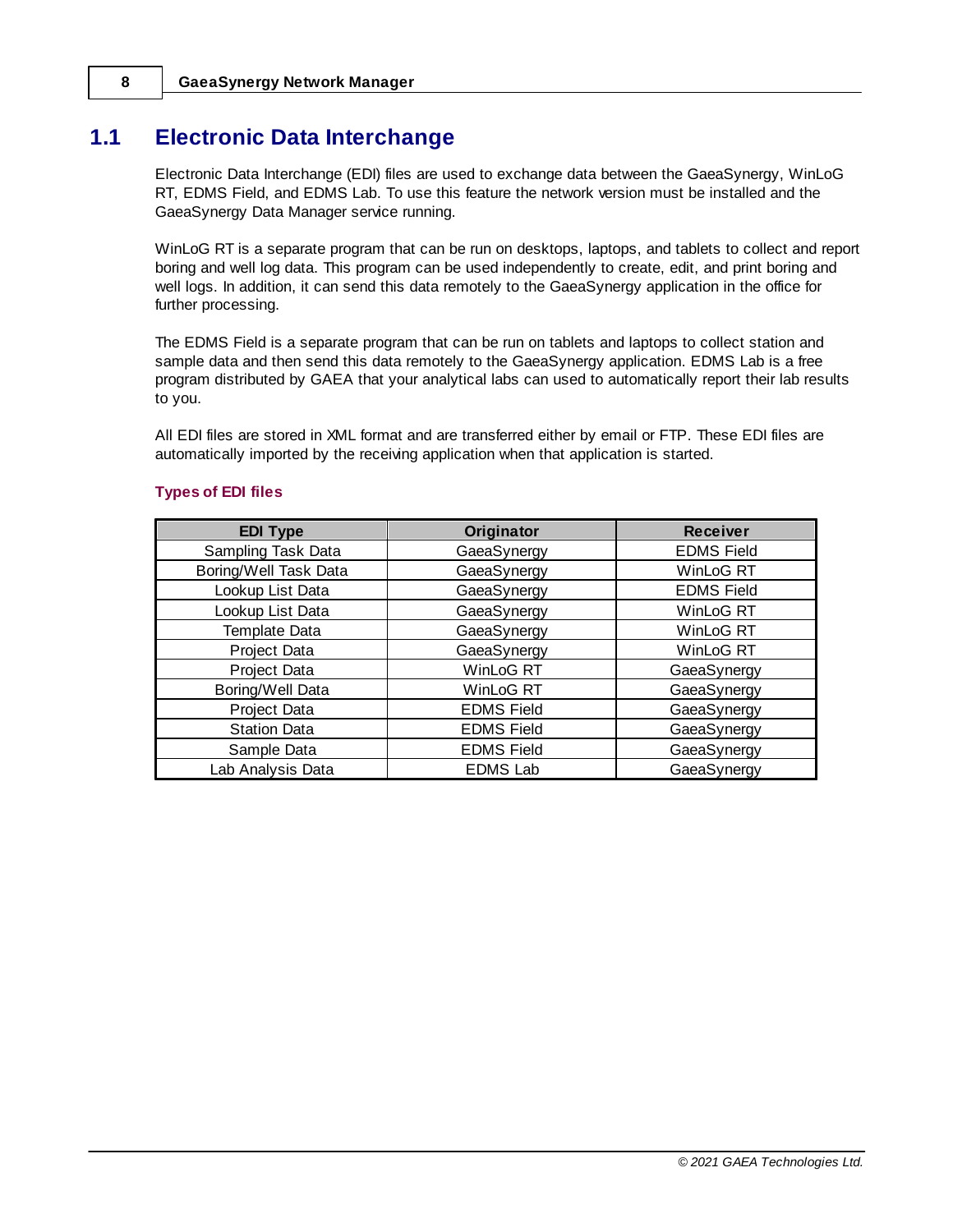## <span id="page-8-0"></span>**1.2 Notifications**

When using the network version of GaeaSynergy, notifications can be sent throughout the work process. These notifications can only be setup in tasks and can only be used when tasks are used to control the work flow.

| <b>Notification</b>                     | Originator        |
|-----------------------------------------|-------------------|
| Boring/Well required                    | GaeaSynergy       |
| Boring/Well completed                   | WinLoG RT         |
| Boring/Well received                    | GaeaSynergy       |
| Sample required                         | GaeaSynergy       |
| Sample collected*                       | <b>EDMS Field</b> |
| Sample not collected (non-compliant)    | GaeaSynergy       |
| Sample shipped to lab*                  | <b>EDMS Field</b> |
| Sample received by lab*                 | <b>EDMS Lab</b>   |
| Sample not analyzed (non-compliant)     | GaeaSynergy       |
| Lab analysis complete*                  | <b>EDMS Lab</b>   |
| Lab analysis incomplete (non-compliant) | GaeaSynergy       |
| Lab analysis received                   | GaeaSynergy       |
| Parameter exceedence (non-compliant)    | GaeaSynergy       |
| Sample stored by lab                    | <b>EDMS Lab</b>   |
| Sample disposed by lab                  | <b>EDMS Lab</b>   |

\*These notifications can also be generated from GaeaSynergy and are sent using the GaeaSynergy Manager Service.

Notifications can be sent via email, SMS (text message), or internally within the program. When being sent using email the email address specified for the personnel is used, If they are being notified using SMS the cell number and country code for the personnel is used. And if the method is internal notification, the personnel will be notified the next time they login to the GaeaSynergy program.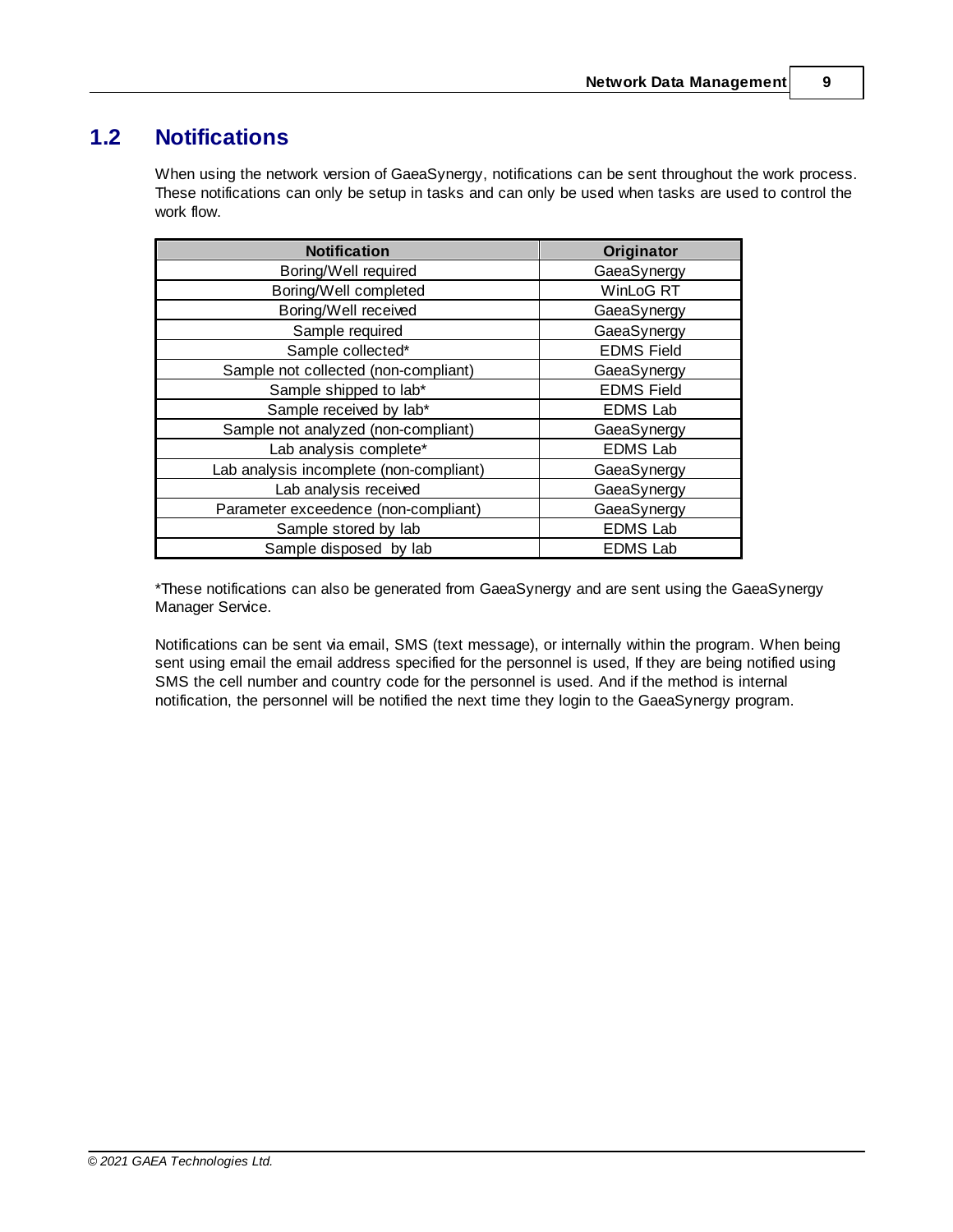## <span id="page-9-0"></span>**1.3 Installation**

The GaeaSynergy 4 Data Manager service and monitor must be installed on the same server as the GaeaSynergy 4 License Service. After the service has been installed it needs to be started before it can be used. This is done automatically when the server is restarted or it can be done manually through the Windows Services Manager. To do it manually open the Services list from Administrative tools in the Windows Control Panel. Select the GaeaSynergy 4 Data Manager and then select Start.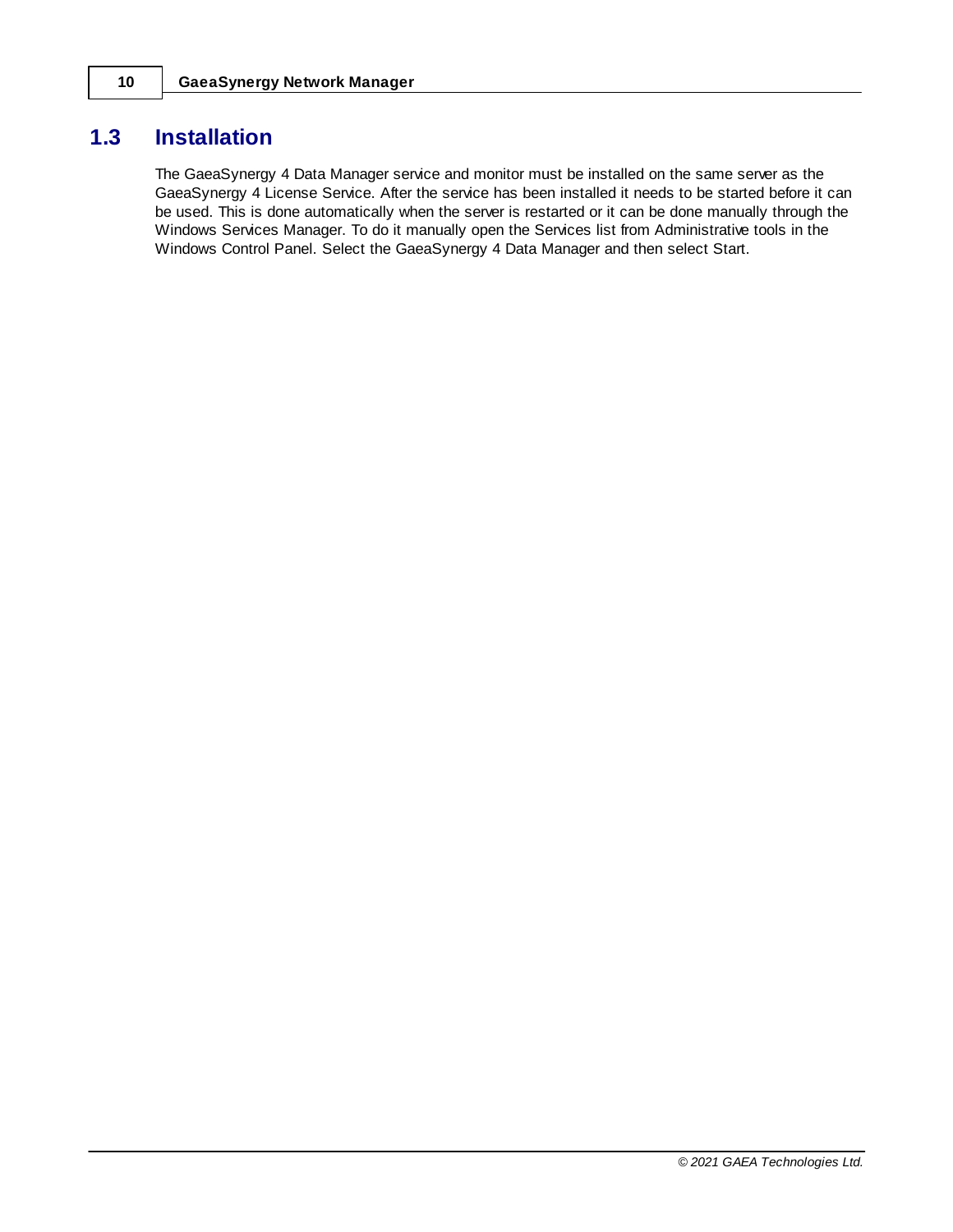## <span id="page-10-0"></span>**1.4 Setup**

#### **FTP and Email Settings**

The table below shows where the FTP and email settings used to send and retrieve EDI files are specified. These settings are described more fully in the specified sections.

|                   | Incoming            |                    | Outgoing           |                    |
|-------------------|---------------------|--------------------|--------------------|--------------------|
|                   | Email<br><b>FTP</b> |                    | Email              | <b>FTP</b>         |
| GaeaSynergy       | Network Manager     | Network Manager    | Personnel Data     | Network Manager    |
| WinLoG RT         | <b>Preferences</b>  | <b>Preferences</b> | <b>Preferences</b> | <b>Preferences</b> |
| <b>EDMS Field</b> | Preferences         | <b>Preferences</b> | Preferences        | Preferences        |
| <b>EDMS Lab</b>   |                     |                    | <b>Client Data</b> | <b>Client Data</b> |

It is recommended that only one method be used for EDI files, either email or FTP. The easiest one to setup is FTP.

#### **FTP Setup**

To send and receive EDI files using FTP, a company FTP site is required. On this FTP site a base directory called GaeaSynergy should be created. Then within this directory, directories called Borings, Lab Results, Schedules, Stations, and Samples should be created as shown below. These directories are used to temporarily store EDI files.

#### ..Uploads

- ..Projects
- ..LabResults
- ..Schedules
- ..Boreholes
- ..Stations
- ..Samples
- ..Templates

#### **Email Setup**

To send and receive EDI files using email, a dedicated company email address is required that is used to receive all EDI files from WinLoG RT, EDMS Field and EDMS Lab. In addition, for each WinLoG RT or EDMS Field user a dedicated email address is required to receive EDI files from GaeaSynergy.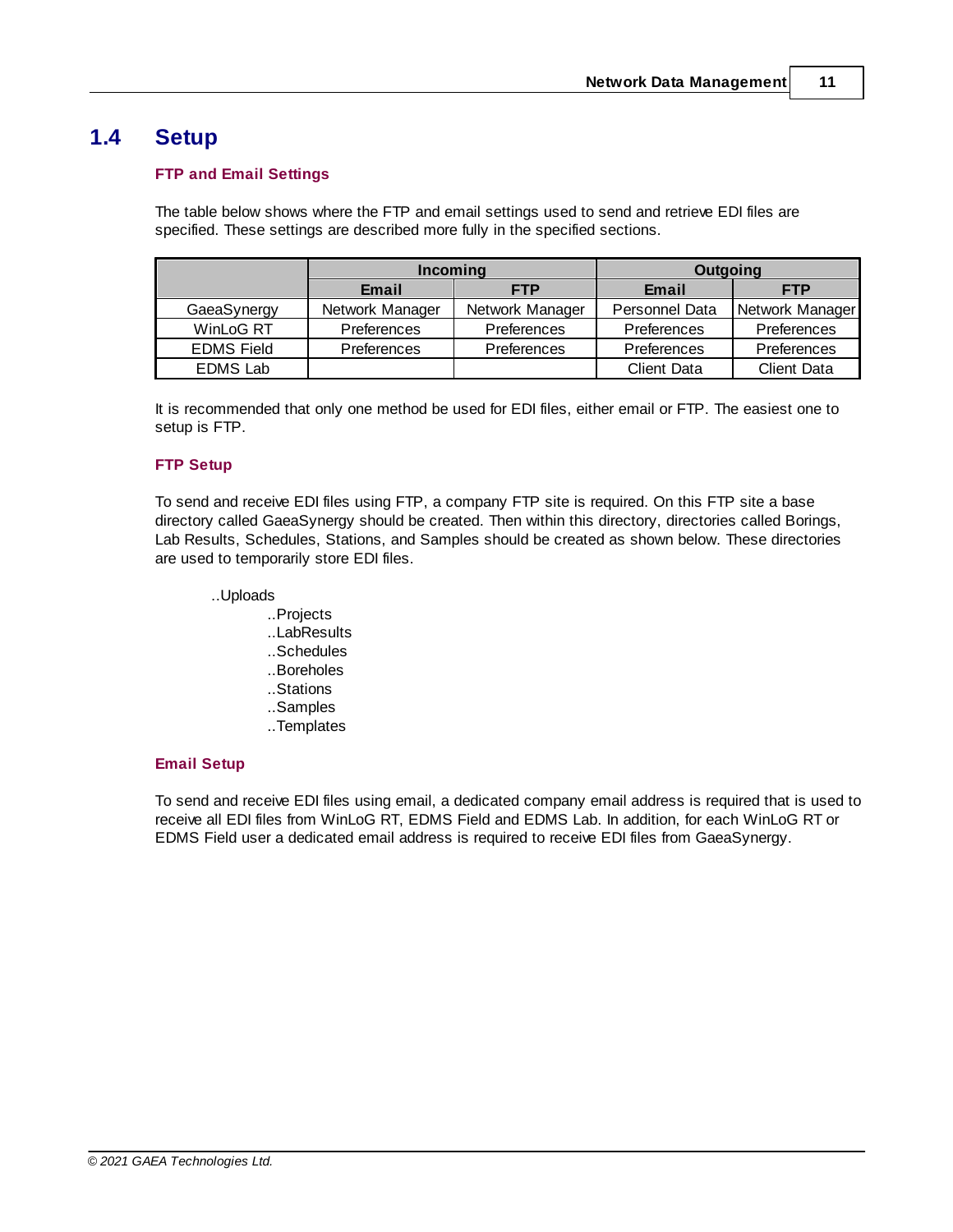## <span id="page-11-0"></span>**1.5 Network Manager Monitor**

The GaeaSynergy 4 Data Monitor is used to control the preference settings, monitor the schedule and queue, and show the EDI history. When the application is started the monitor form will be displayed.

| 圈                              |      | GaeaSynergy Network Data Monitor                                                                                                      |             |            |          | $\Box$<br>۳ | $\pmb{\times}$ |
|--------------------------------|------|---------------------------------------------------------------------------------------------------------------------------------------|-------------|------------|----------|-------------|----------------|
| Save Help   a Close   Shutdown |      |                                                                                                                                       |             |            |          |             |                |
|                                |      | Schedule   Queue   Notify History   Project History   Borehole History   Lab History   Sample History   Station History   Preferences |             |            |          |             |                |
| Project                        | Task | Status                                                                                                                                | Reoccurring | Start Date | Priority | Media       |                |
|                                |      |                                                                                                                                       |             |            |          |             |                |
|                                |      |                                                                                                                                       |             |            |          |             |                |
|                                |      |                                                                                                                                       |             |            |          |             |                |
|                                |      |                                                                                                                                       |             |            |          |             |                |
|                                |      |                                                                                                                                       |             |            |          |             |                |
|                                |      |                                                                                                                                       |             |            |          |             |                |
|                                |      |                                                                                                                                       |             |            |          |             |                |
|                                |      |                                                                                                                                       |             |            |          |             |                |
|                                |      |                                                                                                                                       |             |            |          |             |                |
|                                |      |                                                                                                                                       |             |            |          |             |                |
|                                |      |                                                                                                                                       |             |            |          |             |                |
|                                |      |                                                                                                                                       |             |            |          |             |                |
|                                |      |                                                                                                                                       |             |            |          |             |                |
|                                |      |                                                                                                                                       |             |            |          |             |                |
|                                |      |                                                                                                                                       |             |            |          |             |                |
|                                |      |                                                                                                                                       |             |            |          |             |                |
|                                |      |                                                                                                                                       |             |            |          |             |                |
|                                |      |                                                                                                                                       |             |            |          |             |                |
| Version 4.00                   |      |                                                                                                                                       |             |            |          |             |                |

At the top of the form there are buttons for the following:

**Save**: This button is used to save the current preference settings for use by the service.

**Help**: This button is used to display help on how to use the program.

**Close:** This button is used to hide the monitor. The monitor process will still be running in the background and will be in the system tray. The popup menu for the icon in the system tray can be used to show the monitor form and exit the monitor.

**Shutdown:** This button will shutdown the monitor process. The service is not affected by this and will still be running in the background.

This form has several tabs for Schedule, Queue, Notify History, Project History, Borehole History, Lab History, Sample History, Station History, and Preferences. These tabs are described in the sections below.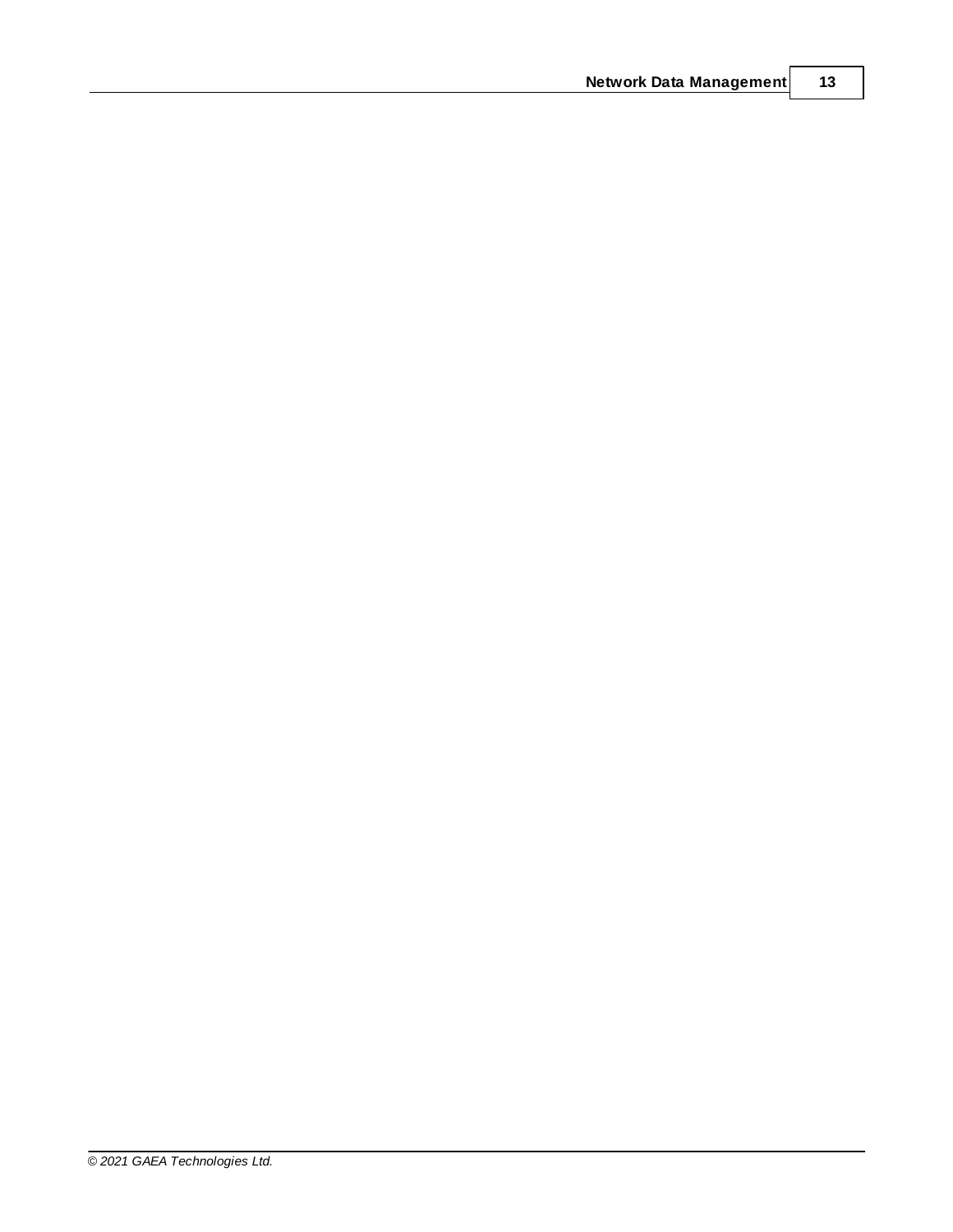### <span id="page-13-0"></span>**1.5.1 Schedule Tab**

The Schedule tab shows a list of current tasks from GaeaSynergy. This list shows the project, task name, task status, whether the task is reoccurring, the task start date, task priority, and sample media for each task.

| 國            |                                | GaeaSynergy Network Data Monitor                                                                                                       |             |            |          | $\Box$ |       | $\pmb{\times}$ |
|--------------|--------------------------------|----------------------------------------------------------------------------------------------------------------------------------------|-------------|------------|----------|--------|-------|----------------|
|              | Save Help   a Close   Shutdown |                                                                                                                                        |             |            |          |        |       |                |
|              |                                | Schedule    Queue   Notify History   Project History   Borehole History   Lab History   Sample History   Station History   Preferences |             |            |          |        |       |                |
| Project      | Task                           | Status                                                                                                                                 | Reoccurring | Start Date | Priority |        | Media |                |
|              |                                |                                                                                                                                        |             |            |          |        |       |                |
|              |                                |                                                                                                                                        |             |            |          |        |       |                |
|              |                                |                                                                                                                                        |             |            |          |        |       |                |
|              |                                |                                                                                                                                        |             |            |          |        |       |                |
|              |                                |                                                                                                                                        |             |            |          |        |       |                |
|              |                                |                                                                                                                                        |             |            |          |        |       |                |
|              |                                |                                                                                                                                        |             |            |          |        |       |                |
|              |                                |                                                                                                                                        |             |            |          |        |       |                |
|              |                                |                                                                                                                                        |             |            |          |        |       |                |
|              |                                |                                                                                                                                        |             |            |          |        |       |                |
|              |                                |                                                                                                                                        |             |            |          |        |       |                |
|              |                                |                                                                                                                                        |             |            |          |        |       |                |
|              |                                |                                                                                                                                        |             |            |          |        |       |                |
|              |                                |                                                                                                                                        |             |            |          |        |       |                |
|              |                                |                                                                                                                                        |             |            |          |        |       |                |
|              |                                |                                                                                                                                        |             |            |          |        |       |                |
|              |                                |                                                                                                                                        |             |            |          |        |       |                |
|              |                                |                                                                                                                                        |             |            |          |        |       |                |
|              |                                |                                                                                                                                        |             |            |          |        |       |                |
| Version 4.00 |                                |                                                                                                                                        |             |            |          |        |       |                |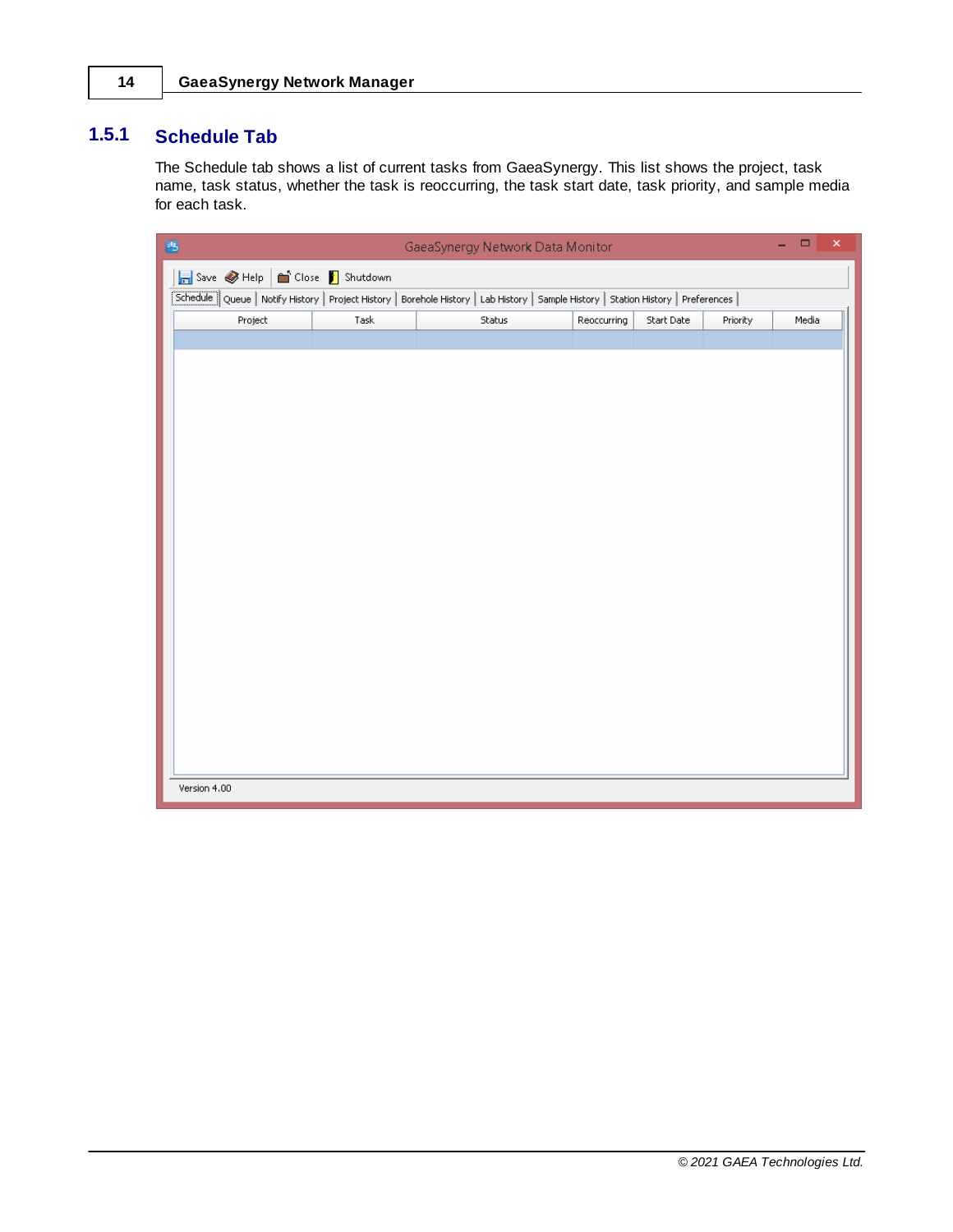### <span id="page-14-0"></span>**1.5.2 Queue Tab**

The Queue tab shows the notification events currently in the service queue. The list shows the project, task name, event type, event date, notify date, notification method, and personnel to be notified for each event.

| 西                                                                                                                                        |      | GaeaSynergy Network Data Monitor |            |             |        |           | $\Box$ | $\boldsymbol{\times}$ |
|------------------------------------------------------------------------------------------------------------------------------------------|------|----------------------------------|------------|-------------|--------|-----------|--------|-----------------------|
| Save Help   tose   Shutdown                                                                                                              |      |                                  |            |             |        |           |        |                       |
| Schedule <b>Queue</b> Notify History   Project History   Borehole History   Lab History   Sample History   Station History   Preferences |      |                                  |            |             |        |           |        |                       |
| Project                                                                                                                                  | Task | Event                            | Event Date | Notify Date | Method | Personnel |        |                       |
|                                                                                                                                          |      |                                  |            |             |        |           |        |                       |
|                                                                                                                                          |      |                                  |            |             |        |           |        |                       |
|                                                                                                                                          |      |                                  |            |             |        |           |        |                       |
|                                                                                                                                          |      |                                  |            |             |        |           |        |                       |
|                                                                                                                                          |      |                                  |            |             |        |           |        |                       |
|                                                                                                                                          |      |                                  |            |             |        |           |        |                       |
|                                                                                                                                          |      |                                  |            |             |        |           |        |                       |
|                                                                                                                                          |      |                                  |            |             |        |           |        |                       |
|                                                                                                                                          |      |                                  |            |             |        |           |        |                       |
|                                                                                                                                          |      |                                  |            |             |        |           |        |                       |
|                                                                                                                                          |      |                                  |            |             |        |           |        |                       |
|                                                                                                                                          |      |                                  |            |             |        |           |        |                       |
|                                                                                                                                          |      |                                  |            |             |        |           |        |                       |
|                                                                                                                                          |      |                                  |            |             |        |           |        |                       |
|                                                                                                                                          |      |                                  |            |             |        |           |        |                       |
|                                                                                                                                          |      |                                  |            |             |        |           |        |                       |
|                                                                                                                                          |      |                                  |            |             |        |           |        |                       |
|                                                                                                                                          |      |                                  |            |             |        |           |        |                       |
|                                                                                                                                          |      |                                  |            |             |        |           |        |                       |
| Version 4.00                                                                                                                             |      |                                  |            |             |        |           |        |                       |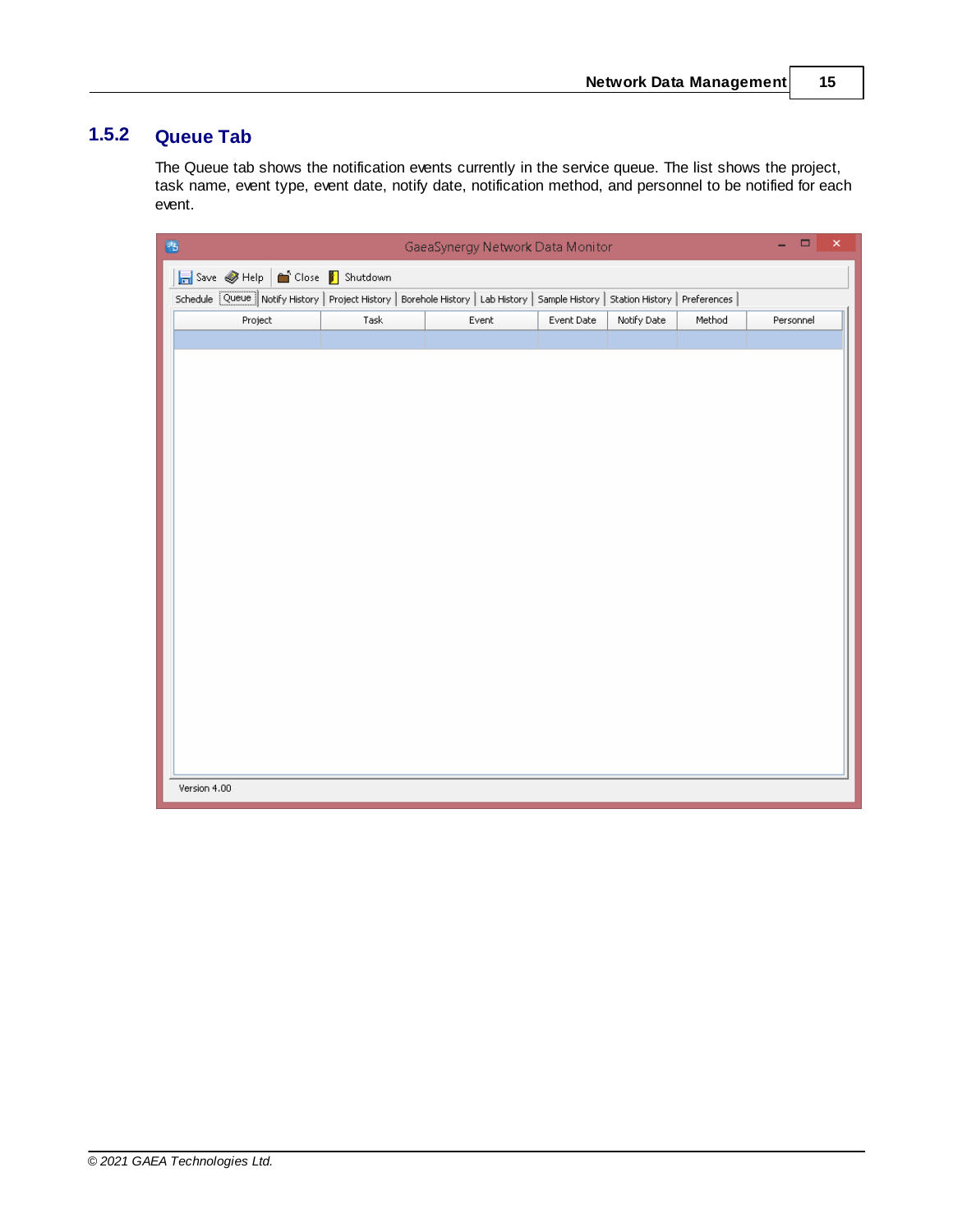## <span id="page-15-0"></span>**1.5.3 Notify History Tab**

The Notify History tab shows the history of notifications that have been sent. The list shows the project, task name, notification event, event date, event time, personnel to notify, and event result for each notification. The Clear History button at the top of the tab will clear the history list.

| Save Help   Close   Shutdown<br>Schedule   Queue   Notify History   Project History   Borehole History   Lab History   Sample History   Station History   Preferences |
|-----------------------------------------------------------------------------------------------------------------------------------------------------------------------|
|                                                                                                                                                                       |
|                                                                                                                                                                       |
| <b>受 Clear History</b>                                                                                                                                                |
| Project<br>Task<br>Personnel<br>Event<br>Event Date<br>Time<br>Result                                                                                                 |
|                                                                                                                                                                       |
|                                                                                                                                                                       |
|                                                                                                                                                                       |
|                                                                                                                                                                       |
|                                                                                                                                                                       |
|                                                                                                                                                                       |
|                                                                                                                                                                       |
|                                                                                                                                                                       |
|                                                                                                                                                                       |
|                                                                                                                                                                       |
|                                                                                                                                                                       |
|                                                                                                                                                                       |
|                                                                                                                                                                       |
|                                                                                                                                                                       |
|                                                                                                                                                                       |
|                                                                                                                                                                       |
|                                                                                                                                                                       |
|                                                                                                                                                                       |
| Version 4.00                                                                                                                                                          |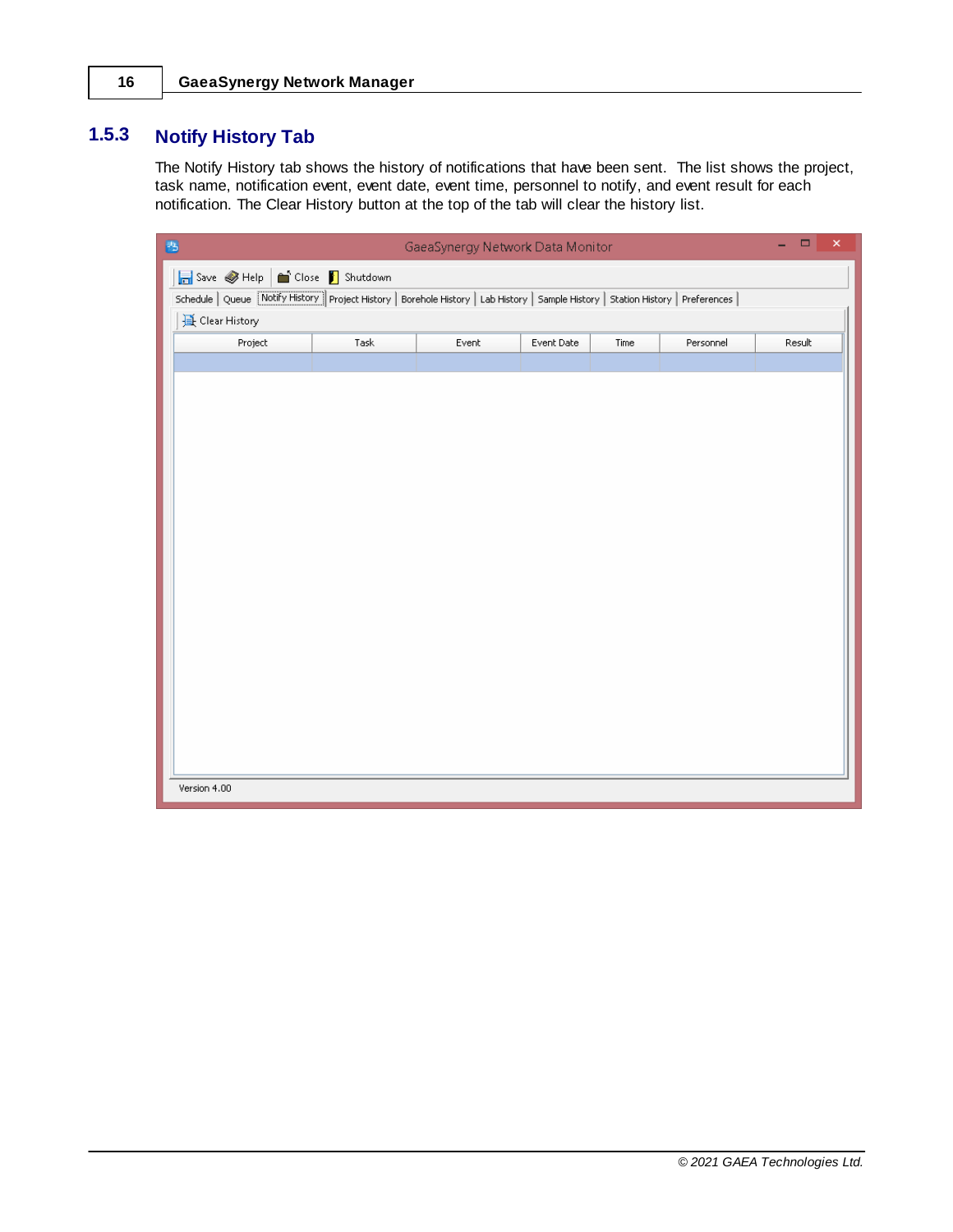## <span id="page-16-0"></span>**1.5.4 Project History Tab**

The Project History tab shows the history of project EDI files that have been received. The list shows the project, status, and event date for each EDI. The Clear History button at the top of the tab will clear the history list.

| 西<br>GaeaSynergy Network Data Monitor                                                                                                 |        | $\Box$<br>$\pmb{\times}$<br>÷. |
|---------------------------------------------------------------------------------------------------------------------------------------|--------|--------------------------------|
| Save Help   in Close   Shutdown                                                                                                       |        |                                |
| Schedule   Queue   Notify History   Project History   Borehole History   Lab History   Sample History   Station History   Preferences |        |                                |
| <b>]</b> Clear History                                                                                                                |        |                                |
| Project                                                                                                                               | Status | Event Date                     |
|                                                                                                                                       |        |                                |
|                                                                                                                                       |        |                                |
|                                                                                                                                       |        |                                |
|                                                                                                                                       |        |                                |
|                                                                                                                                       |        |                                |
|                                                                                                                                       |        |                                |
|                                                                                                                                       |        |                                |
|                                                                                                                                       |        |                                |
|                                                                                                                                       |        |                                |
|                                                                                                                                       |        |                                |
|                                                                                                                                       |        |                                |
|                                                                                                                                       |        |                                |
|                                                                                                                                       |        |                                |
|                                                                                                                                       |        |                                |
|                                                                                                                                       |        |                                |
|                                                                                                                                       |        |                                |
|                                                                                                                                       |        |                                |
|                                                                                                                                       |        |                                |
|                                                                                                                                       |        |                                |
| Version 4.00                                                                                                                          |        |                                |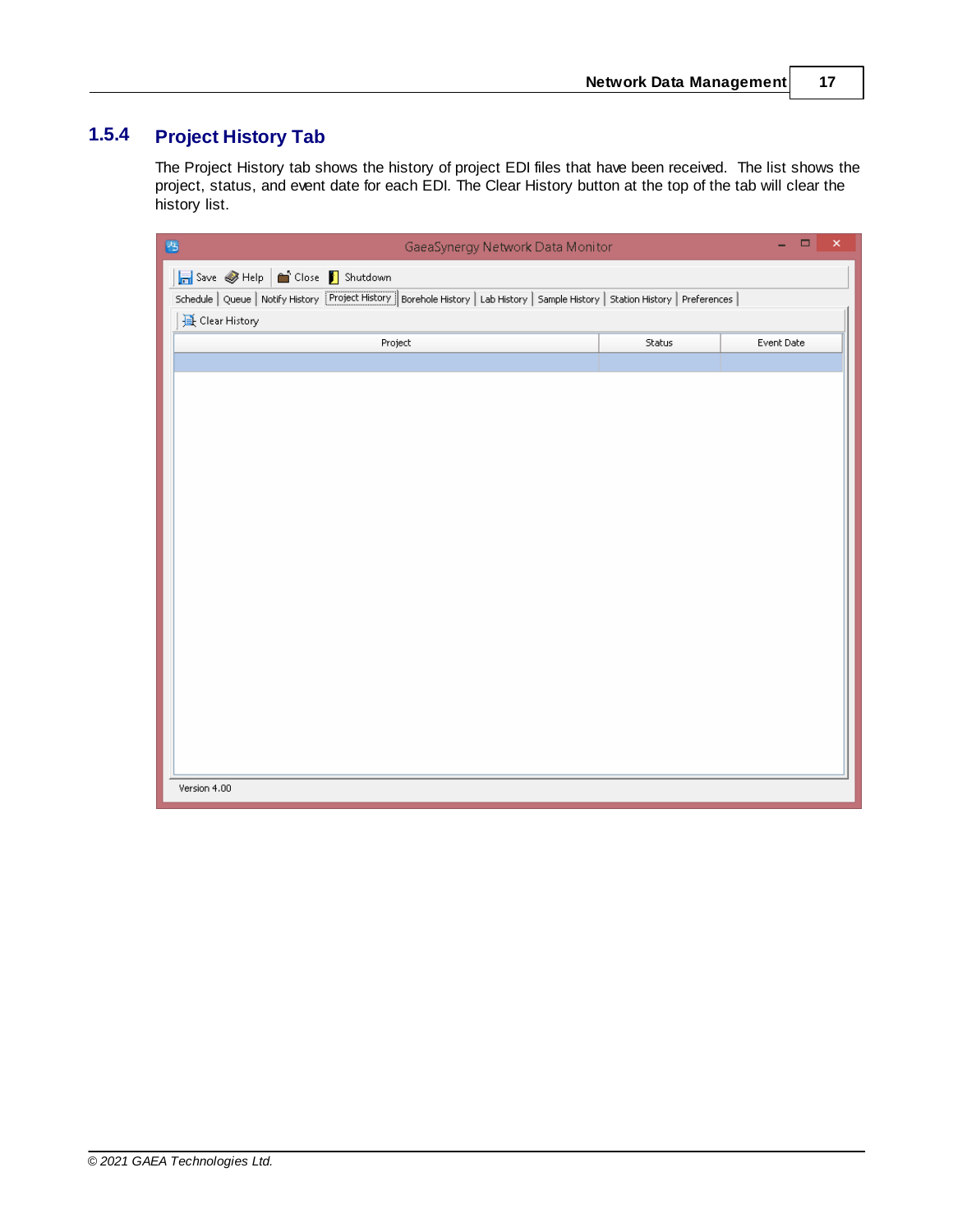## <span id="page-17-0"></span>**1.5.5 Borehole History Tab**

The Borehole History tab shows the history of boring and well EDI files that have been received. The list shows the project, borehole number, status, and event date for each EDI. The Clear History button at the top of the tab will clear the history list.

| 画<br>GaeaSynergy Network Data Monitor                                                                                                 |                 |        |            |  |  |  |  |  |  |
|---------------------------------------------------------------------------------------------------------------------------------------|-----------------|--------|------------|--|--|--|--|--|--|
| Save Help   in Close   Shutdown                                                                                                       |                 |        |            |  |  |  |  |  |  |
| Schedule   Queue   Notify History   Project History   Borehole History   Lab History   Sample History   Station History   Preferences |                 |        |            |  |  |  |  |  |  |
| <b>]</b> Clear History                                                                                                                |                 |        |            |  |  |  |  |  |  |
| Project                                                                                                                               | Borehole Number | Status | Event Date |  |  |  |  |  |  |
|                                                                                                                                       |                 |        |            |  |  |  |  |  |  |
|                                                                                                                                       |                 |        |            |  |  |  |  |  |  |
|                                                                                                                                       |                 |        |            |  |  |  |  |  |  |
|                                                                                                                                       |                 |        |            |  |  |  |  |  |  |
|                                                                                                                                       |                 |        |            |  |  |  |  |  |  |
|                                                                                                                                       |                 |        |            |  |  |  |  |  |  |
|                                                                                                                                       |                 |        |            |  |  |  |  |  |  |
|                                                                                                                                       |                 |        |            |  |  |  |  |  |  |
|                                                                                                                                       |                 |        |            |  |  |  |  |  |  |
|                                                                                                                                       |                 |        |            |  |  |  |  |  |  |
|                                                                                                                                       |                 |        |            |  |  |  |  |  |  |
|                                                                                                                                       |                 |        |            |  |  |  |  |  |  |
|                                                                                                                                       |                 |        |            |  |  |  |  |  |  |
|                                                                                                                                       |                 |        |            |  |  |  |  |  |  |
|                                                                                                                                       |                 |        |            |  |  |  |  |  |  |
|                                                                                                                                       |                 |        |            |  |  |  |  |  |  |
|                                                                                                                                       |                 |        |            |  |  |  |  |  |  |
|                                                                                                                                       |                 |        |            |  |  |  |  |  |  |
| Version 4.00                                                                                                                          |                 |        |            |  |  |  |  |  |  |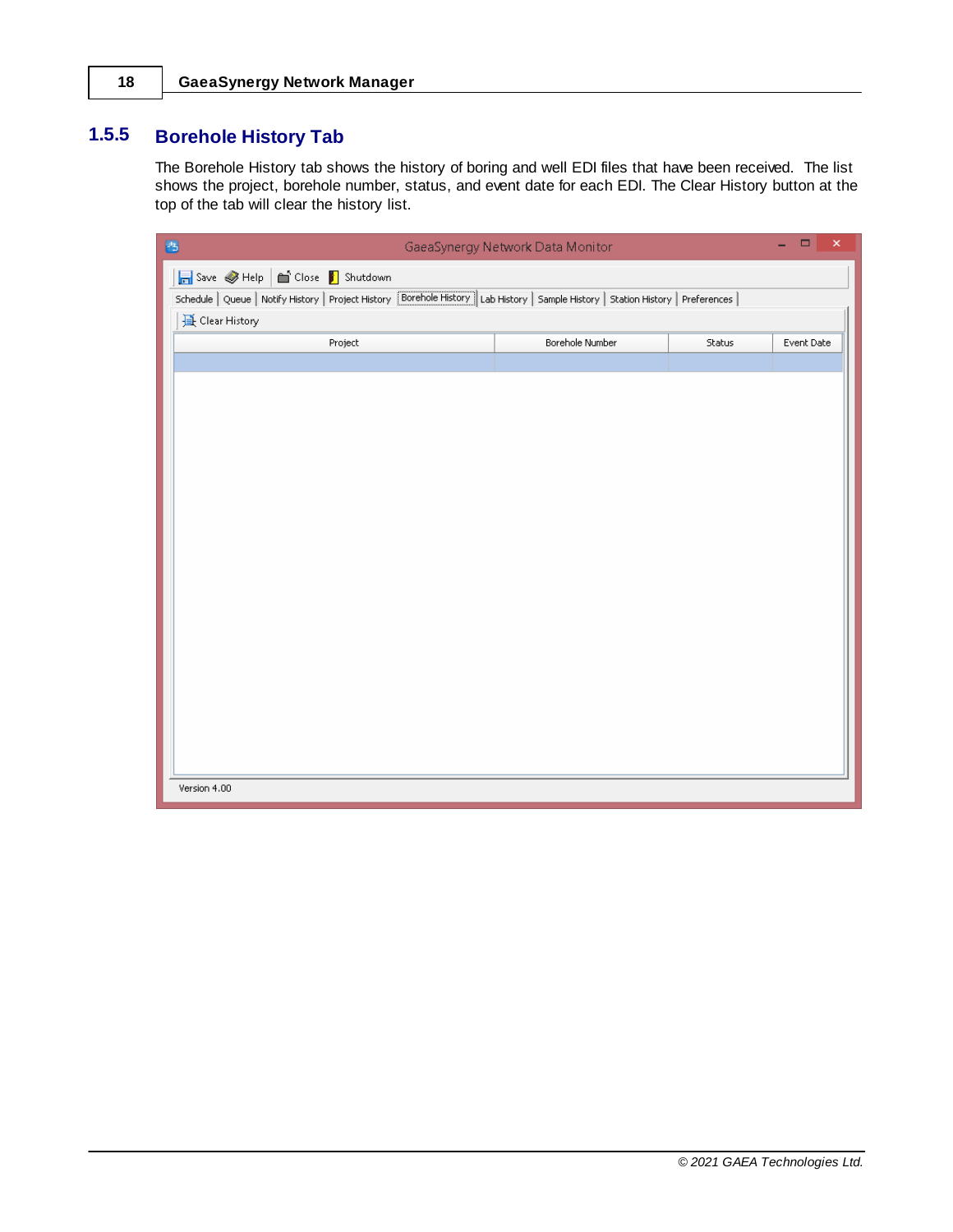## <span id="page-18-0"></span>**1.5.6 Lab History Tab**

The Lab History tab shows the history of lab analysis EDI files that have been received. The list shows the project, sample number, status, event date, parameters, laboratory, and lab reference number for each EDI. The Clear History button at the top of the tab will clear the history list.

| 圈                                                                                                                                     | GaeaSynergy Network Data Monitor |        |       |            |            | $\Box$        | $\pmb{\times}$ |
|---------------------------------------------------------------------------------------------------------------------------------------|----------------------------------|--------|-------|------------|------------|---------------|----------------|
|                                                                                                                                       | Save Help   tose   Shutdown      |        |       |            |            |               |                |
| Schedule   Queue   Notify History   Project History   Borehole History   Lab History   Sample History   Station History   Preferences |                                  |        |       |            |            |               |                |
| <b>]</b> Clear History                                                                                                                |                                  |        |       |            |            |               |                |
| Project                                                                                                                               | Sample Number                    | Status | Event | Parameters | Laboratory | Lab Reference |                |
|                                                                                                                                       |                                  |        |       |            |            |               |                |
|                                                                                                                                       |                                  |        |       |            |            |               |                |
|                                                                                                                                       |                                  |        |       |            |            |               |                |
|                                                                                                                                       |                                  |        |       |            |            |               |                |
|                                                                                                                                       |                                  |        |       |            |            |               |                |
|                                                                                                                                       |                                  |        |       |            |            |               |                |
|                                                                                                                                       |                                  |        |       |            |            |               |                |
|                                                                                                                                       |                                  |        |       |            |            |               |                |
|                                                                                                                                       |                                  |        |       |            |            |               |                |
|                                                                                                                                       |                                  |        |       |            |            |               |                |
|                                                                                                                                       |                                  |        |       |            |            |               |                |
|                                                                                                                                       |                                  |        |       |            |            |               |                |
|                                                                                                                                       |                                  |        |       |            |            |               |                |
|                                                                                                                                       |                                  |        |       |            |            |               |                |
|                                                                                                                                       |                                  |        |       |            |            |               |                |
|                                                                                                                                       |                                  |        |       |            |            |               |                |
|                                                                                                                                       |                                  |        |       |            |            |               |                |
|                                                                                                                                       |                                  |        |       |            |            |               |                |
| Version 4.00                                                                                                                          |                                  |        |       |            |            |               |                |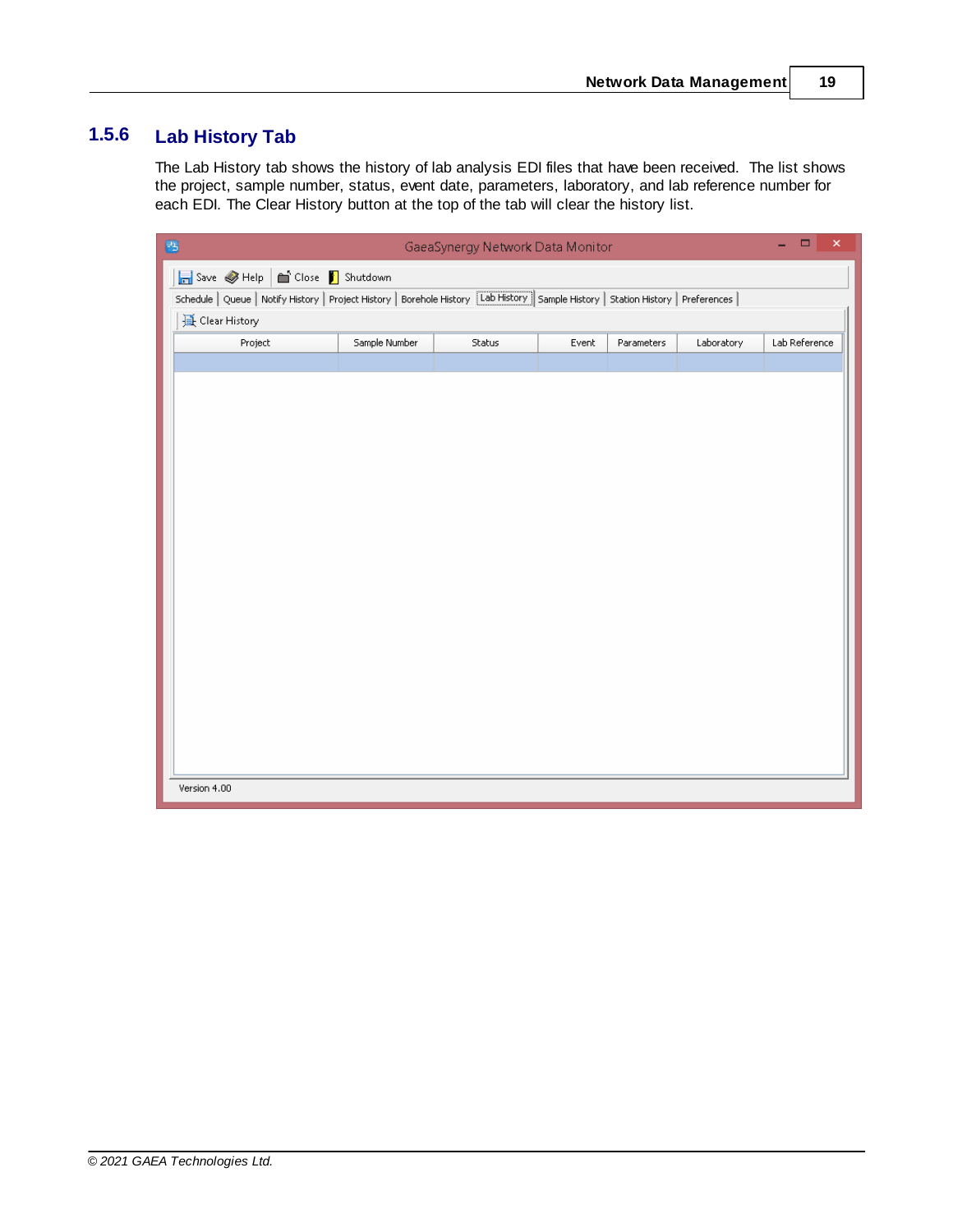## <span id="page-19-0"></span>**1.5.7 Sample History Tab**

The Sample History tab shows the history of sample EDI files that have been received. The list shows the project, sample number, status, event date, sample media, whether the sample has been collected, and date collected for each EDI. The Clear History button at the top of the tab will clear the history list.

| 西<br>GaeaSynergy Network Data Monitor                                                                                                 |               |        |            |       |           | $\pmb{\times}$<br>$\Box$ |  |
|---------------------------------------------------------------------------------------------------------------------------------------|---------------|--------|------------|-------|-----------|--------------------------|--|
| Save Help   tose   Shutdown                                                                                                           |               |        |            |       |           |                          |  |
| Schedule   Queue   Notify History   Project History   Borehole History   Lab History   Sample History   Station History   Preferences |               |        |            |       |           |                          |  |
| <b>]</b> Clear History                                                                                                                |               |        |            |       |           |                          |  |
| Project                                                                                                                               | Sample Number | Status | Event Date | Media | Collected | Date Collected           |  |
|                                                                                                                                       |               |        |            |       |           |                          |  |
|                                                                                                                                       |               |        |            |       |           |                          |  |
|                                                                                                                                       |               |        |            |       |           |                          |  |
|                                                                                                                                       |               |        |            |       |           |                          |  |
|                                                                                                                                       |               |        |            |       |           |                          |  |
|                                                                                                                                       |               |        |            |       |           |                          |  |
|                                                                                                                                       |               |        |            |       |           |                          |  |
|                                                                                                                                       |               |        |            |       |           |                          |  |
|                                                                                                                                       |               |        |            |       |           |                          |  |
|                                                                                                                                       |               |        |            |       |           |                          |  |
|                                                                                                                                       |               |        |            |       |           |                          |  |
|                                                                                                                                       |               |        |            |       |           |                          |  |
|                                                                                                                                       |               |        |            |       |           |                          |  |
|                                                                                                                                       |               |        |            |       |           |                          |  |
|                                                                                                                                       |               |        |            |       |           |                          |  |
|                                                                                                                                       |               |        |            |       |           |                          |  |
|                                                                                                                                       |               |        |            |       |           |                          |  |
|                                                                                                                                       |               |        |            |       |           |                          |  |
| Version 4.00                                                                                                                          |               |        |            |       |           |                          |  |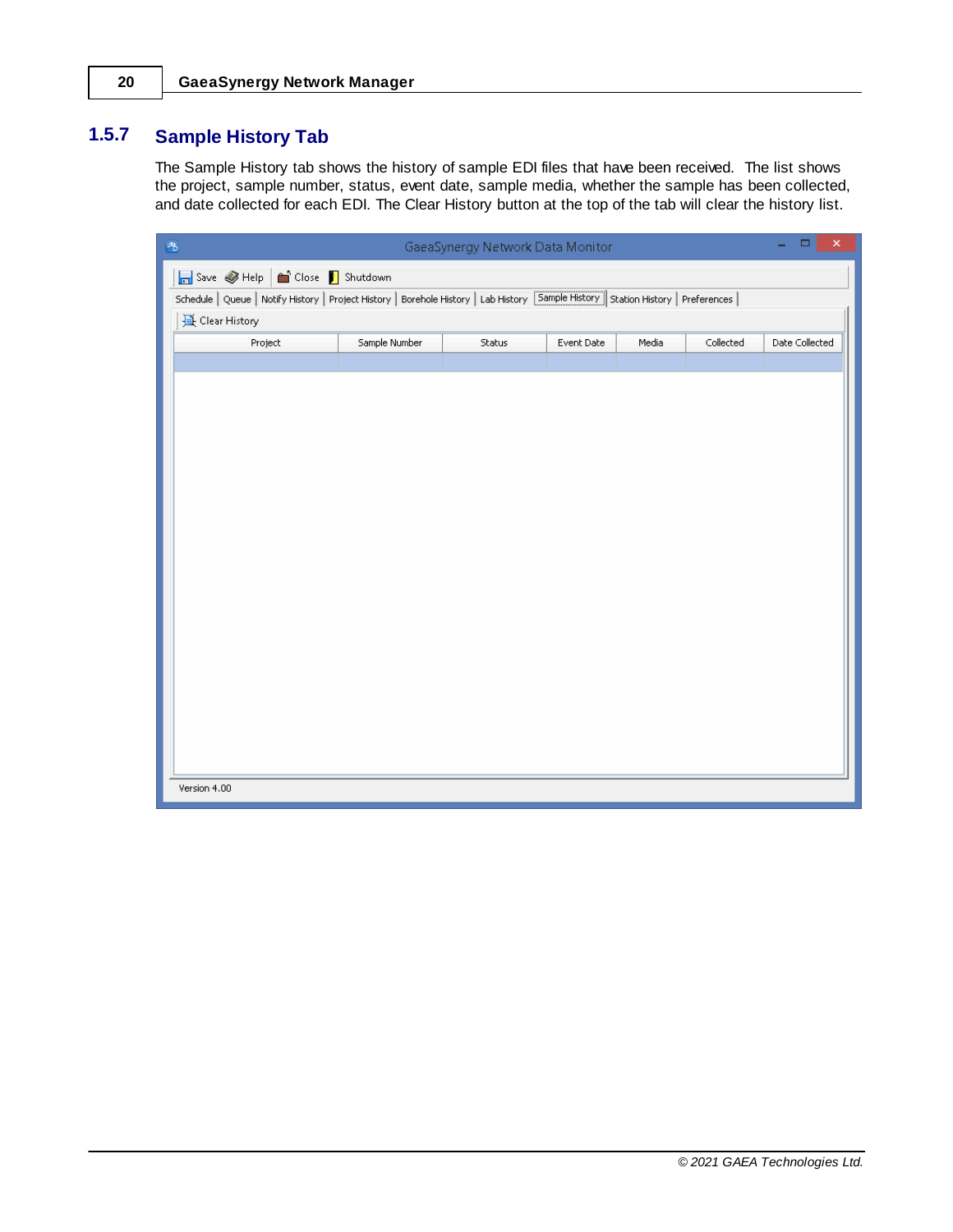## <span id="page-20-0"></span>**1.5.8 Station History Tab**

The Station History tab shows the history of station EDI files that have been received. The list shows the project, station name, station type, status, event date, and date the station was created for each EDI. The Clear History button at the top of the tab will clear the history list.

| ۰<br>GaeaSynergy Network Data Monitor<br>西                                                                                            |         |      |        |            |              |  |  |  |
|---------------------------------------------------------------------------------------------------------------------------------------|---------|------|--------|------------|--------------|--|--|--|
| Save Help   a Close   Shutdown                                                                                                        |         |      |        |            |              |  |  |  |
| Schedule   Queue   Notify History   Project History   Borehole History   Lab History   Sample History   Station History   Preferences |         |      |        |            |              |  |  |  |
| <b></b> Clear History                                                                                                                 |         |      |        |            |              |  |  |  |
| Project                                                                                                                               | Station | Type | Status | Event Date | Date Created |  |  |  |
|                                                                                                                                       |         |      |        |            |              |  |  |  |
|                                                                                                                                       |         |      |        |            |              |  |  |  |
|                                                                                                                                       |         |      |        |            |              |  |  |  |
|                                                                                                                                       |         |      |        |            |              |  |  |  |
|                                                                                                                                       |         |      |        |            |              |  |  |  |
|                                                                                                                                       |         |      |        |            |              |  |  |  |
|                                                                                                                                       |         |      |        |            |              |  |  |  |
|                                                                                                                                       |         |      |        |            |              |  |  |  |
|                                                                                                                                       |         |      |        |            |              |  |  |  |
|                                                                                                                                       |         |      |        |            |              |  |  |  |
|                                                                                                                                       |         |      |        |            |              |  |  |  |
|                                                                                                                                       |         |      |        |            |              |  |  |  |
|                                                                                                                                       |         |      |        |            |              |  |  |  |
|                                                                                                                                       |         |      |        |            |              |  |  |  |
|                                                                                                                                       |         |      |        |            |              |  |  |  |
|                                                                                                                                       |         |      |        |            |              |  |  |  |
|                                                                                                                                       |         |      |        |            |              |  |  |  |
|                                                                                                                                       |         |      |        |            |              |  |  |  |
|                                                                                                                                       |         |      |        |            |              |  |  |  |
| Version 4.00                                                                                                                          |         |      |        |            |              |  |  |  |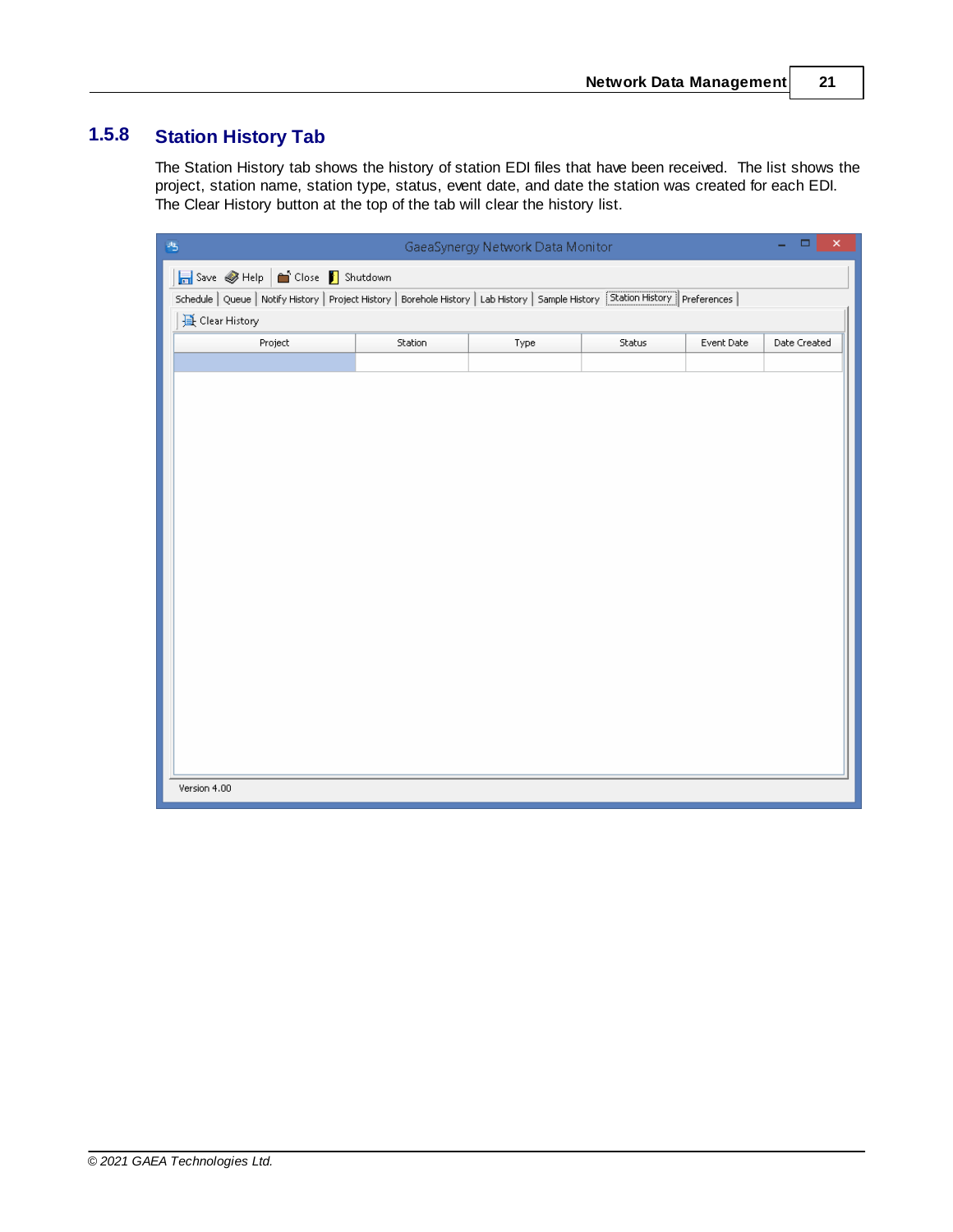### <span id="page-21-0"></span>**1.5.9 Preferences Tab**

The Preferences tab is used to control the settings for the service.

| $\Box$<br>×<br>陽<br>GaeaSynergy Network Data Monitor                                                                                                                  |
|-----------------------------------------------------------------------------------------------------------------------------------------------------------------------|
| Save Help   Close   Shutdown<br>Schedule   Queue   Notify History   Project History   Borehole History   Lab History   Sample History   Station History   Preferences |
| $\circledcirc$<br>Datastore folder: C:\ProgramData\GAEA\GaeaSynergy4\Datastore                                                                                        |
| H<br>$\overline{\phantom{a}}$<br>Timer interval (mins): 10<br>Day margin: 1                                                                                           |
| Outgoing Email Settings:                                                                                                                                              |
| $\Box$ Use TLS / SSL<br>Port: $\boxed{26}$<br>Host:<br>Test Settings                                                                                                  |
| Password:<br>Username:                                                                                                                                                |
| Incoming Email Settings <sup>.</sup>                                                                                                                                  |
| $\Box$ Use TLS / SSL<br>Port: $\boxed{110}$<br>Host:<br>Test Settings                                                                                                 |
| Username:<br>Password:                                                                                                                                                |
| FTP Settings                                                                                                                                                          |
| Port: $\boxed{21}$<br>Server:<br>Test Settings                                                                                                                        |
| User Name:<br>Password:                                                                                                                                               |
| SMS-                                                                                                                                                                  |
| Outgoing Number:                                                                                                                                                      |
| Version 4.00                                                                                                                                                          |

The following can be specified on this tab:

**Datastore Folder**: This is the folder used to store data for GaeaSynergy and EDMS. It should be the same as specified in Preferences for GaeaSynergy.

**Time Interval**: This is the time interval in minutes between updates of the service. The service will check for EDDs and send/receive notifications at this interval.

**Day margin**: This is the allowable margin in days for a sample to be collected without being considered non-compliant. For example, is the margin is 2 days the sample must be collected within 2 days of the date required to not be non-compliant.

#### **Outgoing Email Settings**

**Host**: This is mail server for outgoing EDDs and notification emails.

**Port:** This is the port for the outgoing server.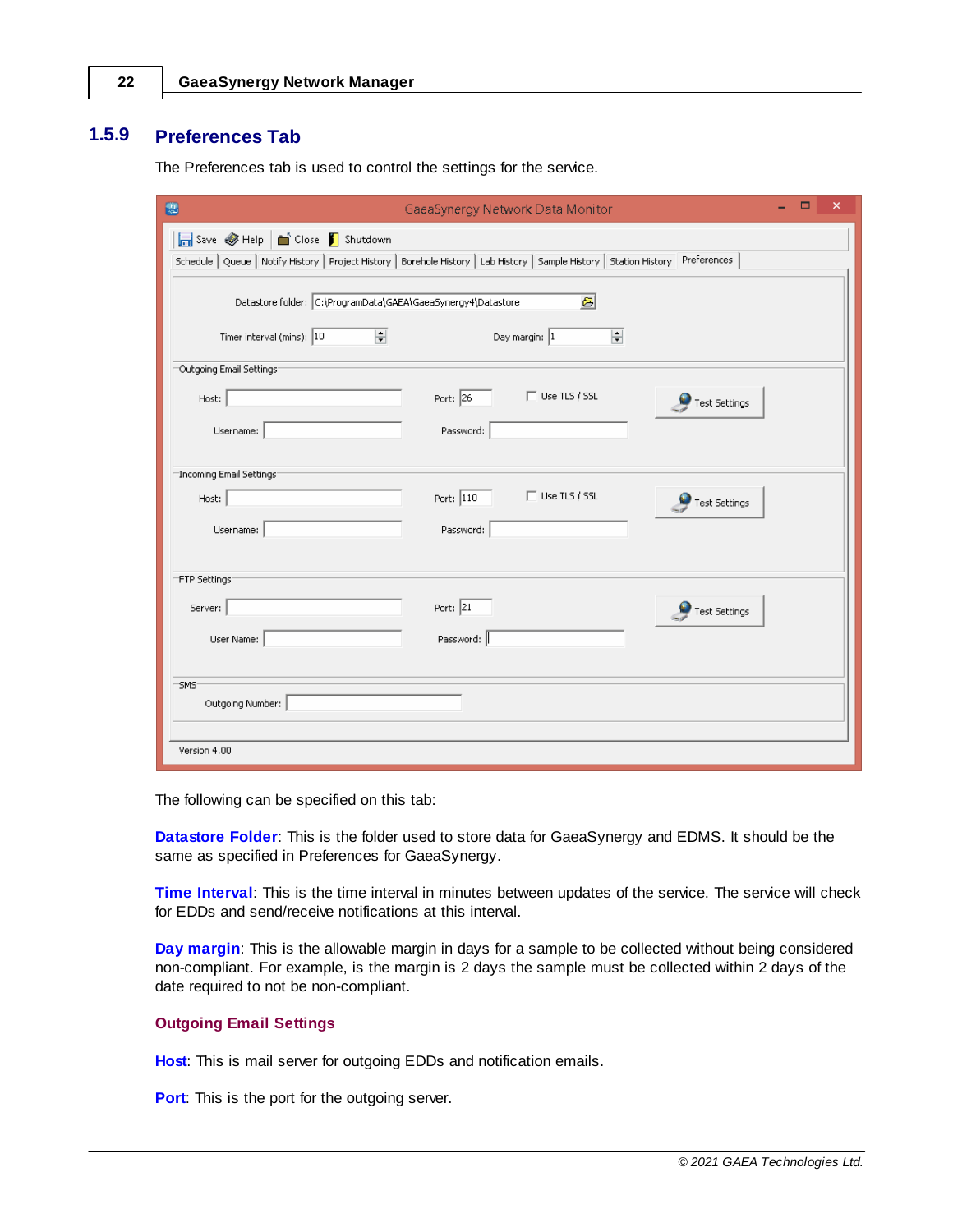**Use TLS/SSL**: Check this box if the outgoing server requires TLS/SSL.

**Username**: This is the username for the outgoing server.

**Password:** This is the password for the outgoing server.

**Test Settings**: Click this button to test the settings for outgoing email.

**Incoming Email Settings**

**Host**: This is mail server for incoming EDDs and notification emails.

**Port:** This is the port for the incoming server.

**Use TLS/SSL**: Check this box if the incoming server requires TLS/SSL.

**Username**: This is the username for the incoming server.

**Password:** This is the password for the incoming server.

**Test Settings**: Click this button to test the settings for incoming email.

#### **FTP Settings**

**Host**: This is FTP server for outgoing and incoming EDDs and notifications.

**Port**: This is the port for the FTP server.

**Username**: This is the username for the FTP server.

**Password**: This is the password for the FTP server.

**Test Settings**: Click this button to test the settings for FTP.

#### **SMS**

**Outgoing Number:** This is the outgoing number used to send SMS notifications. It is usually provided by GAEA.